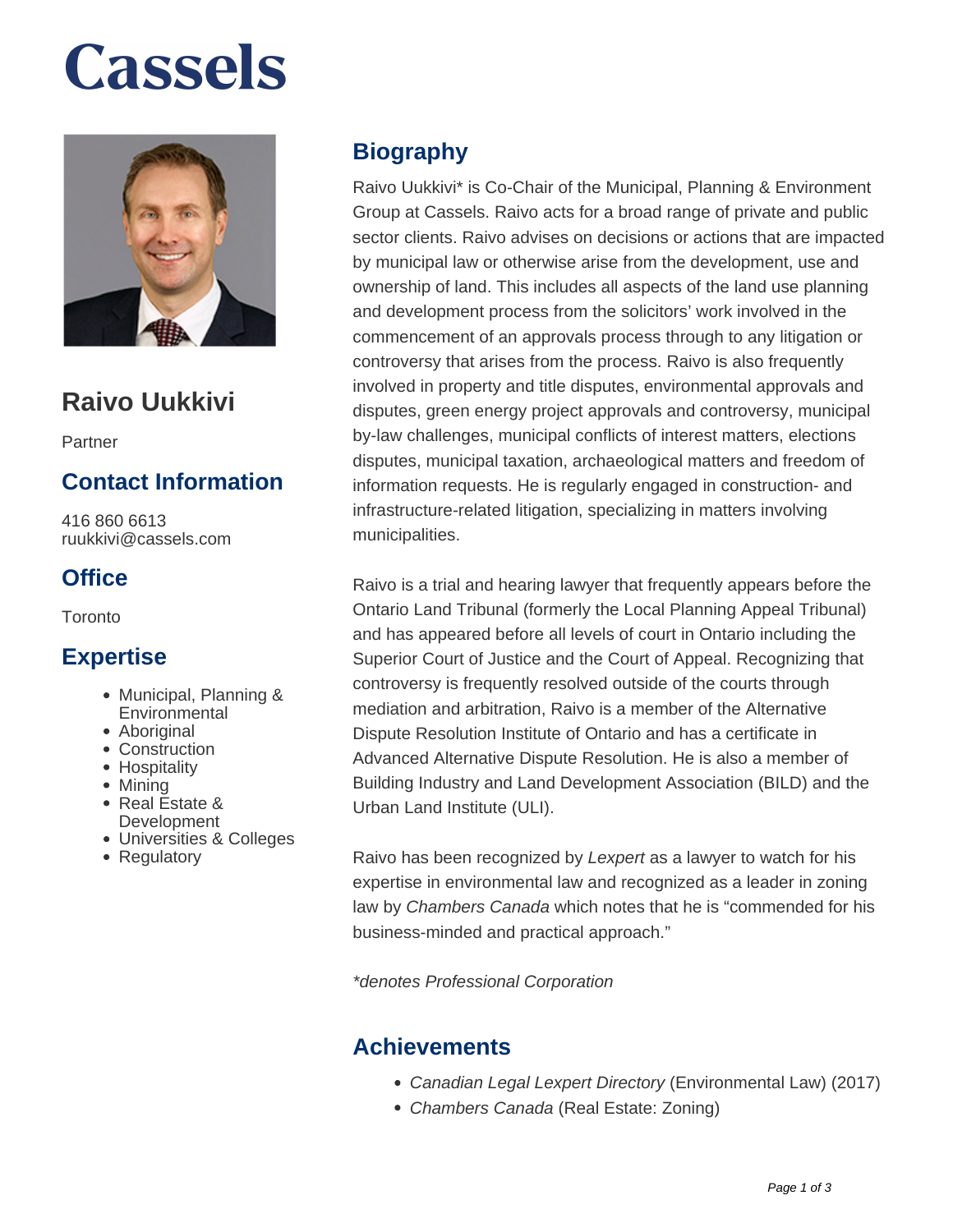## Cassels

- Lexpert Guide to the Leading US/Canada Cross-Border Litigation Lawyers in Canada (Lawyer to Watch) (2017)
- Niagara Moot Competition, Best Oral Argument and Second place Overall

#### **Client Commentary**

"Commended for his business-minded and practical approach, as well as his ability to build strong relationships." – Chambers Canada (Real Estate: Zoning)

### **Recent Representative Work**

- Cassels Successfully Opposes Motion for Stay Pending Appeal, Prevents Councillor from Resuming Office
- TPG Global Acquires Leading Sound Stage Owner Cinespace
- Superior Court Confirms COVID-19 Not a Basis to Disobey Court Orders – Cassels Successfully Represents the Town of Caledon in Contempt Proceeding
- Cassels Successfully Defends Application Judgment for the Township of Coleman in the Court of Appeal

### **Insights**

- The Slow Road or Fast Track? Environmental Assessment Approval for Highway 413
- City of Toronto Municipal Comprehensive Review: Update on Employment Conversions
- Reinforcing the Foundations: Legal Fundamentals for the Construction Industry (Cassels Webinar)

### **Education / Bar Admissions**

- LL.B., Western University, 2003
- B.A. (Hons) (with Distinction), Western University, 2000
- Ontario, 2004

### **Associations**

- Building Industry and Land Development Association (BILD)
- Ontario Bar Association, Member, Aboriginal Law Section **Executive**
- The Advocates' Society